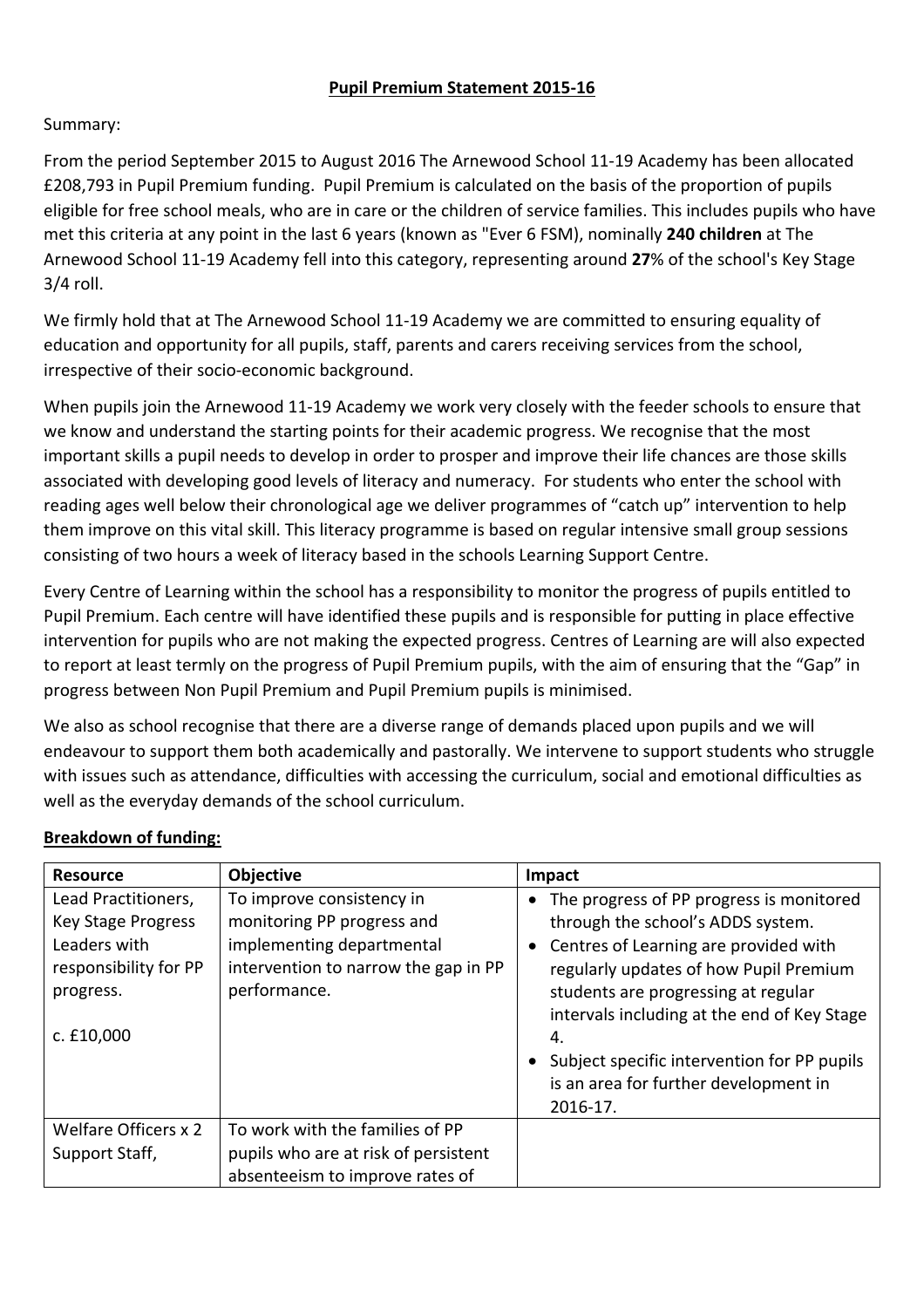| including an<br><b>Attendance Officer</b>             | attendance and to support pupils<br>with issues surrounding mental<br>health, social and emotional aspects |                                                                                                          |
|-------------------------------------------------------|------------------------------------------------------------------------------------------------------------|----------------------------------------------------------------------------------------------------------|
| c. £19,000                                            | impacting on their school life.                                                                            |                                                                                                          |
| Teacher with KS2<br>specialism at<br>Eaglewood Pilot. | To support vulnerable learners who<br>are struggling with the transition<br>from KS2-3.                    | The Eaglewood pilot project had finished<br>and the Eaglewood School has opened as<br>of September 2016. |
| c. £13,000                                            |                                                                                                            |                                                                                                          |
| Pastoral Support                                      | To support pupils at risk of exclusion                                                                     |                                                                                                          |
| QT x 1                                                | or internal isolation by providing a                                                                       |                                                                                                          |
| $LSAs \times 3$                                       | variety of interventions ranging from                                                                      |                                                                                                          |
|                                                       | ESD support to 1:1 mentoring and                                                                           |                                                                                                          |
| c. £66,000                                            | curriculum support both in class and                                                                       |                                                                                                          |
|                                                       | on a withdrawal basis.                                                                                     |                                                                                                          |
| <b>Continued Learning</b>                             | To identify Year 7 pupils with level 2                                                                     | $\bullet$                                                                                                |
| <b>Support Literacy</b><br>Intervention               | or insecure level 3 in literacy and                                                                        |                                                                                                          |
| HLTA x 1                                              | support them in making substantial<br>or remarkable ratio gains in one or                                  |                                                                                                          |
| $LSA \times 1$                                        | more areas of their literacy.                                                                              |                                                                                                          |
|                                                       |                                                                                                            |                                                                                                          |
| c. £20,000                                            |                                                                                                            |                                                                                                          |
| 1:1 Intervention                                      | To identify and work on specific                                                                           | • 23 students were identified and                                                                        |
| involving 11 QT                                       | barriers to progress in numeracy                                                                           | completed at least one 10 week cycle of 1                                                                |
|                                                       | and/or literacy at KS3 and KS4.                                                                            | hour 1:1 sessions with a QT.                                                                             |
| c. 39,000                                             |                                                                                                            |                                                                                                          |
|                                                       |                                                                                                            |                                                                                                          |
|                                                       |                                                                                                            |                                                                                                          |
| <b>Extra-Curricular and</b><br><b>Nurture Groups:</b> | To develop social skills of pupils by<br>extending social, cultural and                                    | Clifford Centre (anxiety): 8 weeks:<br>$\bullet$<br>transition sessions for students with ASD            |
|                                                       | sporting participation to work in                                                                          | traits: 6 students from Y7                                                                               |
| c. 10,000                                             | small and large groups and to ensure                                                                       | Forest project (indoors): nurturing group:<br>$\bullet$                                                  |
|                                                       | PP pupils have the necessary                                                                               | 8 students from Y7                                                                                       |
|                                                       | equipment to participate.                                                                                  | Nurture group: 9 students from Y7: work                                                                  |
|                                                       |                                                                                                            | in small groups to boost self-esteem and                                                                 |
|                                                       |                                                                                                            | self confidence                                                                                          |
|                                                       |                                                                                                            | Literacy Plus: 6 students: literacy and<br>٠                                                             |
|                                                       |                                                                                                            | social skills within a small group                                                                       |
|                                                       |                                                                                                            | It's Your Choice: 8 students from Y8:<br>$\bullet$                                                       |
|                                                       |                                                                                                            | making better choices; developing                                                                        |
|                                                       |                                                                                                            | resilience; friendship issues.                                                                           |
|                                                       |                                                                                                            | Forest Project: links with local area: 8<br>$\bullet$                                                    |
|                                                       |                                                                                                            | students from Y7                                                                                         |
|                                                       |                                                                                                            | Card making group after school club: 15<br>students from Y7                                              |
|                                                       |                                                                                                            |                                                                                                          |
|                                                       |                                                                                                            |                                                                                                          |
|                                                       |                                                                                                            | It's Your Choice: anger management: 8<br>$\bullet$                                                       |
|                                                       |                                                                                                            | students from Y7<br>Outdoor Education: 12 students from Y8                                               |